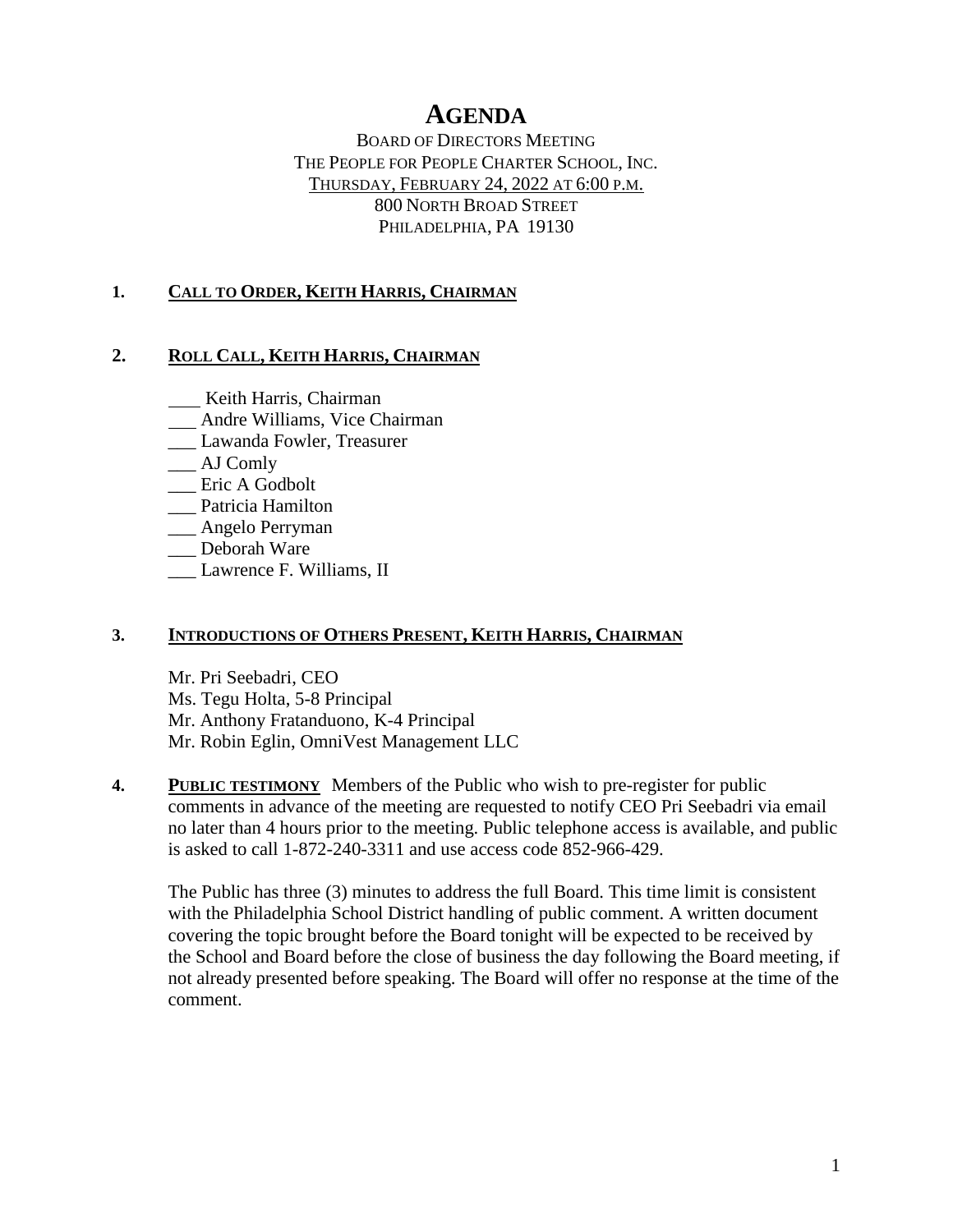## **PFPCS AGENDA**

### **5. BOARD MEMBER UPDATE, KEITH HARRIS, CHAIRMAN**

The Board of Directors Meeting for today, Thursday, February 24, 2022 is being held virtually due to COVID-19 and in compliance with CDC guidelines. The Board Members are participating via GoToMeeting sponsored by OmniVest to review the documents to be approved and the Public has the availability to listening via a conference line posted on the School's website; the handouts are available to the public upon request. The Public could register for public comments with Pri Seebadri prior to the meeting.

#### **6. APPROVE MINUTES FROM THE BOARD OF DIRECTORS MEETING ON NOVEMBER 18, 2021 AND DECEMBER 16, 2021. KEITH HARRIS, CHAIRMAN.**

The Board recommends approval of the Board of Directors Meeting Minutes for November 18, 2021 and December 16, 2021.

| Motion by:               | Seconded by: |  |
|--------------------------|--------------|--|
| <b>Roll Call</b>         |              |  |
| Keith Harris             | yes<br>no    |  |
| Andre Williams           | yes<br>no    |  |
| Lawrence F. Williams, II | yes<br>no    |  |
| AJ Comly                 | yes<br>no    |  |
| Lawanda Fowler           | yes<br>no    |  |
| Eric Godbolt             | yes<br>no    |  |
| Patricia Hamilton        | yes<br>no    |  |
| Angelo Perryman          | yes<br>no    |  |
| Deborah Ware             | yes<br>no    |  |
|                          |              |  |

Pass \_\_\_\_\_\_\_ Fail \_\_\_\_\_\_\_\_\_\_\_